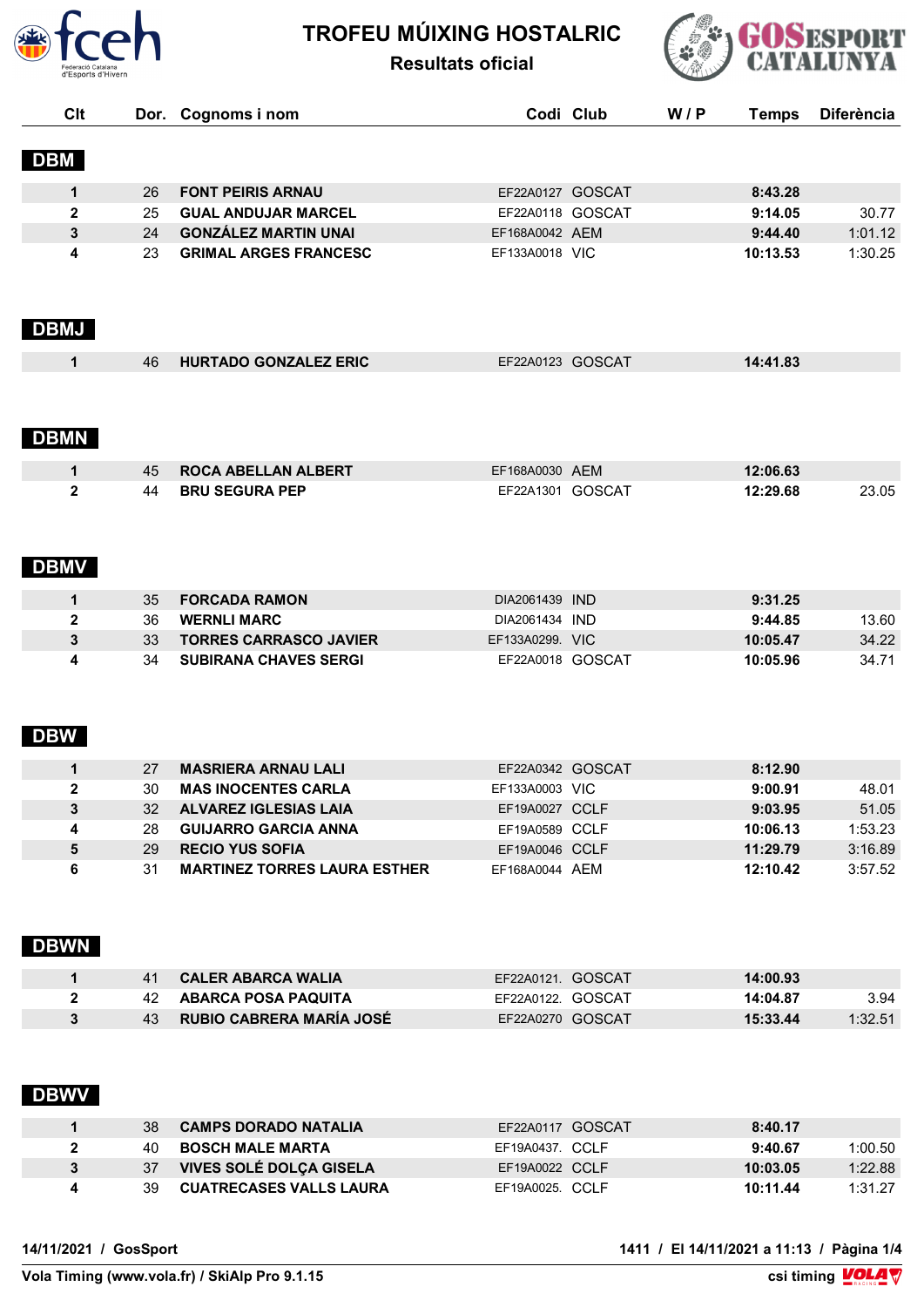

**TROFEU MÚIXING HOSTALRIC Resultats oficial**



**Clt Dor. Cognoms i nom Codi Club W / P Temps Diferència**

### **DCM**

|              | 52 | <b>BEIRO COSTA MIGUEL</b>           | GALAGOMEZ2022D002003 Alejandro G. |   | 14:55.68 |         |
|--------------|----|-------------------------------------|-----------------------------------|---|----------|---------|
| $\mathbf{2}$ | 49 | <b>VILADRICH PUJOL JORDI</b>        | EF133A1399 VIC                    | w | 15:29.38 | 33.70   |
| 3            | 47 | <b>CIRIQUIAN MARTINEZ ARNAU</b>     | EF22A0126 GOSCAT                  |   | 15:49.40 | 53.72   |
| 4            | 50 | PERET MAROTO DOMENEC                | EF133A0002 VIC                    | W | 15:50.40 | 54.72   |
| 5            | 48 | <b>MORENO BUENO MANEL</b>           | EF22A0261 GOSCAT                  |   | 18:38.42 | 3:42.74 |
| 6            | 51 | DEL VALLE RODRIGUEZ SANTIAGO        | FMFECA81043 CORDOBA M.            |   |          |         |
| Absents (1)  |    |                                     |                                   |   |          |         |
|              | 51 | <b>DEL VALLE RODRIGUEZ SANTIAGO</b> | FMFECA81043 CORDOBA M.            |   |          |         |

### **DCMB**

|              | 74 | <b>HURTADO VELASCO ORO</b>         | EF22A0116 GOSCAT | 19:02.15 |         |
|--------------|----|------------------------------------|------------------|----------|---------|
| $\mathbf{2}$ | 72 | <b>MORÉ MASIP FCO JAVIER</b>       | LM22A0059 GOSCAT | 20:56.96 | 1:54.81 |
| 3            | 73 | <b>JUSTICIA JUSTICIA FRANCISCO</b> | EF19A8377 CCLF   |          |         |
| Absents (1)  |    |                                    |                  |          |         |
|              | 73 | <b>JUSTICIA JUSTICIA FRANCISCO</b> | EF19A8377 CCLF   |          |         |

### **DCMV**

| 64 | <b>TORRES CARRASCO JAVIER</b> | EF133A0299 VIC   | 13:44.10 |         |
|----|-------------------------------|------------------|----------|---------|
| 62 | <b>FRANCO NORIEGA RAUL</b>    | EF22A0494 GOSCAT | 18:56.14 | 5:12.04 |
| 61 | Murillo Madueño Paco          | DIA2061441       | 19:02.47 | 5:18.37 |
|    | <b>CUADRA RODRIGUEZ TONI</b>  | EF19A0008 CCLF   | 20:54.62 | 7:10.52 |

# **DCMY**

|  | <b>WERNLI ALVAREZ ASIEL</b><br>フト | EF133A0004 VIC | $\overline{A}$<br>$.19.0^{\circ}$<br>. . |  |
|--|-----------------------------------|----------------|------------------------------------------|--|
|--|-----------------------------------|----------------|------------------------------------------|--|

## **DCW**

|              | 59 | <b>WILLEMS HOUBEN TAMARA</b>    | EF168A0791 AEM                   |   | 15:23.64 |         |
|--------------|----|---------------------------------|----------------------------------|---|----------|---------|
| $\mathbf{2}$ | 56 | <b>ZHESTAREVA LIUBOV</b>        | EF168A0046 AEM                   |   | 15:47.05 | 23.41   |
| 3            | 58 | <b>SOLE MACIA INGRID</b>        | EF22A1403 GOSCAT                 |   | 16:14.69 | 51.05   |
| 4            | 57 | <b>TRUJILLO CUEVAS CRISTINA</b> | DIA2061440 GOSCAT                | W | 17:15.24 | 1:51.60 |
| 5            | 55 | <b>GISBERT ALIAGA ALBA</b>      | VALMCOVA2022D001645 Club Muscova |   | 18:07.16 | 2:43.52 |
| 6            | 60 | <b>CALER ABARCA WALIA</b>       | EF22A0121 GOSCAT                 |   | 19:22.96 | 3:59.32 |
|              | 53 | <b>WILLEMS HOUBEN TANIA</b>     | LM168A0007 AEM                   |   | 23:31.49 | 8:07.85 |
| 8            | 54 | <b>SALAMERO LOPEZ PATRICIA</b>  | DIA2061437 IND                   |   | 23:48.10 | 8:24.46 |

### **DCWB**

|  | 71 ABARCA POSA PAQUITA | EF22A0122 GOSCAT | 25:11.91 |
|--|------------------------|------------------|----------|
|  |                        |                  |          |

**Vola Timing (www.vola.fr) / SkiAlp Pro 9.1.15**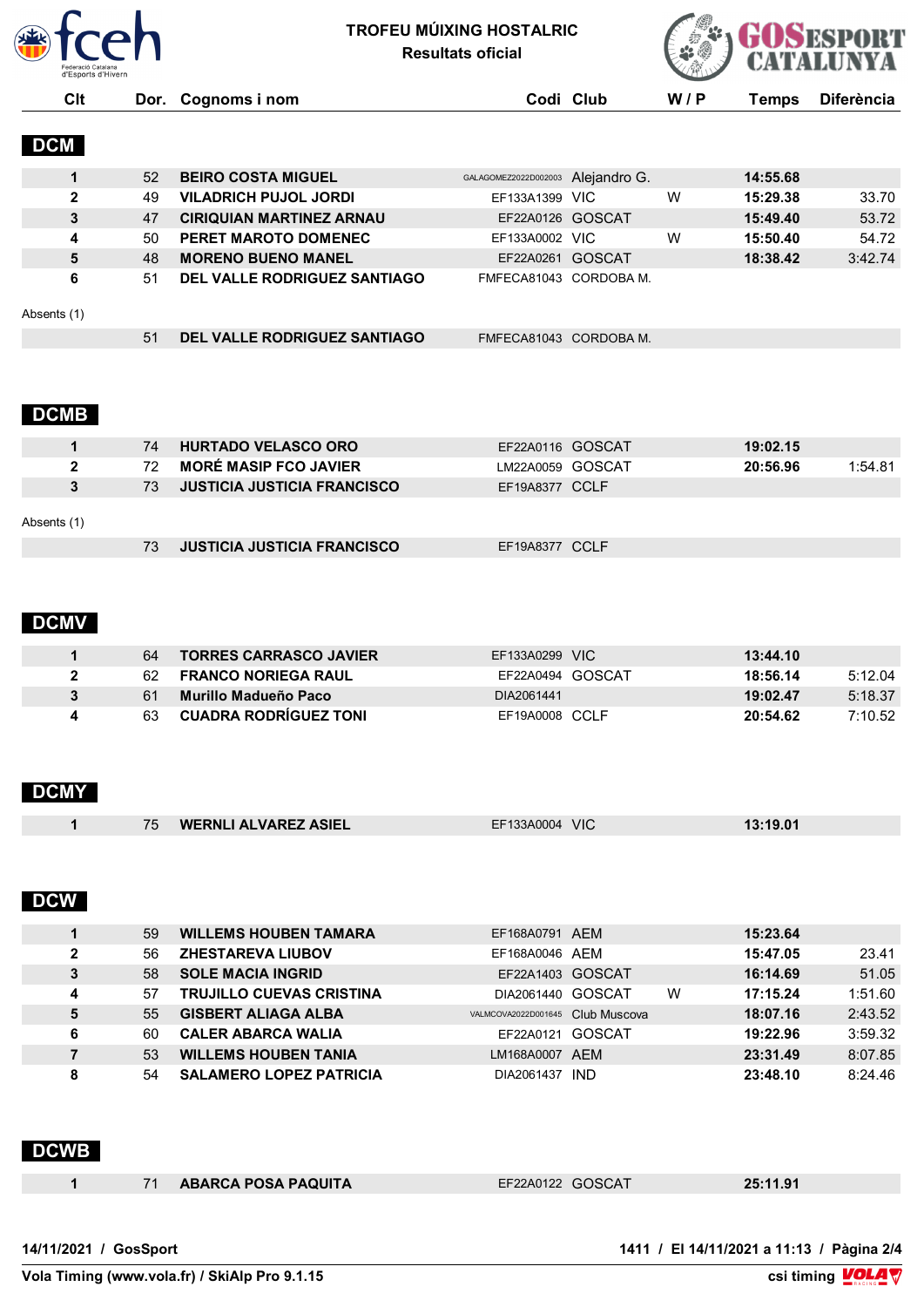

**TROFEU MÚIXING HOSTALRIC Resultats oficial**



| <b>DCWV</b><br>$\mathbf{1}$<br>65<br><b>CUATRECASES VALLS LAURA</b><br>2<br>70<br><b>ALER VIZCAINO NATI</b><br>3<br><b>BOSCH MALE MARTA</b><br>66<br><b>RIEROLA MAR</b><br>4<br>67<br><b>CALDUCH RUIZ MARTA</b><br>5<br>69<br><b>GARCIA MARTINEZ OLGA</b><br>6<br>68<br>Absents (1)<br>68<br><b>GARCIA MARTINEZ OLGA</b><br>DR4<br>REVERTÉ CAMACHO ALBERTO<br>$\mathbf{1}$<br>2<br><b>LOMEÑA SERRA ARIADNA</b><br>$\mathbf{2}$<br>3<br>DR4N<br><b>VALERO RUIZ MOISÉS</b><br>$\mathbf 1$<br>4<br>2<br><b>SALLES MANZANO ROBERT</b><br>5<br>DR6<br><b>CLAVEROL BOADAS MONTSE</b><br>1<br>$\mathbf{1}$<br>DS2<br>9<br><b>CARDONA HERNANDEZ ORIOL</b><br>1<br>$\boldsymbol{2}$<br>11<br><b>GALLEGO VALLE MARC</b><br><b>MUÑOZ MUÑOZ OSCAR</b><br>3<br>10 <sup>1</sup><br><b>MAS GARCIA JOSE</b><br>4<br>6<br>5<br><b>BONILLA GINER JAVIER</b><br>$\overline{7}$<br>6<br>8<br><b>JUSTICIA JUSTICIA FRANCISCO</b><br>Abandons (1)<br><b>JUSTICIA JUSTICIA FRANCISCO</b><br>8<br><b>DS2N</b><br><b>VALERO RUIZ MOISÉS</b><br>1<br>22<br>RUBIO CABRERA MARÍA JOSÉ<br>21<br>$\mathbf{2}$ | Dor. Cognoms i nom |                                              | Codi Club              | W/P | <b>Temps</b>         | <b>Diferència</b> |
|---------------------------------------------------------------------------------------------------------------------------------------------------------------------------------------------------------------------------------------------------------------------------------------------------------------------------------------------------------------------------------------------------------------------------------------------------------------------------------------------------------------------------------------------------------------------------------------------------------------------------------------------------------------------------------------------------------------------------------------------------------------------------------------------------------------------------------------------------------------------------------------------------------------------------------------------------------------------------------------------------------------------------------------------------------------------------------|--------------------|----------------------------------------------|------------------------|-----|----------------------|-------------------|
|                                                                                                                                                                                                                                                                                                                                                                                                                                                                                                                                                                                                                                                                                                                                                                                                                                                                                                                                                                                                                                                                                 |                    |                                              |                        |     |                      |                   |
|                                                                                                                                                                                                                                                                                                                                                                                                                                                                                                                                                                                                                                                                                                                                                                                                                                                                                                                                                                                                                                                                                 |                    | EF19A0025 CCLF                               |                        | W   | 17:25.45             |                   |
|                                                                                                                                                                                                                                                                                                                                                                                                                                                                                                                                                                                                                                                                                                                                                                                                                                                                                                                                                                                                                                                                                 |                    | EF22A0128 GOSCAT                             |                        |     | 17:46.61             | 21.16             |
|                                                                                                                                                                                                                                                                                                                                                                                                                                                                                                                                                                                                                                                                                                                                                                                                                                                                                                                                                                                                                                                                                 |                    | EF19A0437 CCLF                               |                        |     | 18:11.60             | 46.15             |
|                                                                                                                                                                                                                                                                                                                                                                                                                                                                                                                                                                                                                                                                                                                                                                                                                                                                                                                                                                                                                                                                                 |                    | EF133A0249 VIC                               |                        |     | 19:28.66             | 2:03.21           |
|                                                                                                                                                                                                                                                                                                                                                                                                                                                                                                                                                                                                                                                                                                                                                                                                                                                                                                                                                                                                                                                                                 |                    | DIA2061438 IND                               |                        |     | 21:34.07             | 4:08.62           |
|                                                                                                                                                                                                                                                                                                                                                                                                                                                                                                                                                                                                                                                                                                                                                                                                                                                                                                                                                                                                                                                                                 |                    | EF22A0125 GOSCAT                             |                        |     |                      |                   |
|                                                                                                                                                                                                                                                                                                                                                                                                                                                                                                                                                                                                                                                                                                                                                                                                                                                                                                                                                                                                                                                                                 |                    |                                              |                        |     |                      |                   |
|                                                                                                                                                                                                                                                                                                                                                                                                                                                                                                                                                                                                                                                                                                                                                                                                                                                                                                                                                                                                                                                                                 |                    | EF22A0125 GOSCAT                             |                        |     |                      |                   |
|                                                                                                                                                                                                                                                                                                                                                                                                                                                                                                                                                                                                                                                                                                                                                                                                                                                                                                                                                                                                                                                                                 |                    |                                              |                        |     |                      |                   |
|                                                                                                                                                                                                                                                                                                                                                                                                                                                                                                                                                                                                                                                                                                                                                                                                                                                                                                                                                                                                                                                                                 |                    |                                              |                        |     |                      |                   |
|                                                                                                                                                                                                                                                                                                                                                                                                                                                                                                                                                                                                                                                                                                                                                                                                                                                                                                                                                                                                                                                                                 |                    |                                              | CYL210199 HUSSE M.     |     | 8:58.71              |                   |
|                                                                                                                                                                                                                                                                                                                                                                                                                                                                                                                                                                                                                                                                                                                                                                                                                                                                                                                                                                                                                                                                                 |                    | EF22A0514 GOSCAT                             |                        |     | 11:55.62             | 2:56.91           |
|                                                                                                                                                                                                                                                                                                                                                                                                                                                                                                                                                                                                                                                                                                                                                                                                                                                                                                                                                                                                                                                                                 |                    |                                              |                        |     |                      |                   |
|                                                                                                                                                                                                                                                                                                                                                                                                                                                                                                                                                                                                                                                                                                                                                                                                                                                                                                                                                                                                                                                                                 |                    | EF22A0124. GOSCAT<br>CATA.E.M2022D002012 AEM |                        |     | 16:25.19<br>17:16.06 | 50.87             |
|                                                                                                                                                                                                                                                                                                                                                                                                                                                                                                                                                                                                                                                                                                                                                                                                                                                                                                                                                                                                                                                                                 |                    |                                              |                        |     |                      |                   |
|                                                                                                                                                                                                                                                                                                                                                                                                                                                                                                                                                                                                                                                                                                                                                                                                                                                                                                                                                                                                                                                                                 |                    | EF22A0431 GOSCAT                             |                        |     | 12:02.03             |                   |
|                                                                                                                                                                                                                                                                                                                                                                                                                                                                                                                                                                                                                                                                                                                                                                                                                                                                                                                                                                                                                                                                                 |                    |                                              |                        |     |                      |                   |
|                                                                                                                                                                                                                                                                                                                                                                                                                                                                                                                                                                                                                                                                                                                                                                                                                                                                                                                                                                                                                                                                                 |                    | EF22A0120 GOSCAT                             |                        |     | 8:45.09              |                   |
|                                                                                                                                                                                                                                                                                                                                                                                                                                                                                                                                                                                                                                                                                                                                                                                                                                                                                                                                                                                                                                                                                 |                    |                                              | GA-LI0008 Alejandro G. |     | 8:48.03              | 2.94              |
|                                                                                                                                                                                                                                                                                                                                                                                                                                                                                                                                                                                                                                                                                                                                                                                                                                                                                                                                                                                                                                                                                 |                    | EF19A0016 CCLF                               |                        |     | 9:43.29              | 58.20             |
|                                                                                                                                                                                                                                                                                                                                                                                                                                                                                                                                                                                                                                                                                                                                                                                                                                                                                                                                                                                                                                                                                 |                    | VALMCOVA2022D001644 Club Muscova             |                        |     | 10:02.82             | 1:17.73           |
|                                                                                                                                                                                                                                                                                                                                                                                                                                                                                                                                                                                                                                                                                                                                                                                                                                                                                                                                                                                                                                                                                 |                    | EF168A0004 AEM                               |                        |     | 10:22.56             | 1:37.47           |
|                                                                                                                                                                                                                                                                                                                                                                                                                                                                                                                                                                                                                                                                                                                                                                                                                                                                                                                                                                                                                                                                                 |                    | EF19A8377. CCLF                              |                        |     |                      |                   |
|                                                                                                                                                                                                                                                                                                                                                                                                                                                                                                                                                                                                                                                                                                                                                                                                                                                                                                                                                                                                                                                                                 |                    |                                              |                        |     |                      |                   |
|                                                                                                                                                                                                                                                                                                                                                                                                                                                                                                                                                                                                                                                                                                                                                                                                                                                                                                                                                                                                                                                                                 |                    | EF19A8377. CCLF                              |                        |     |                      |                   |
|                                                                                                                                                                                                                                                                                                                                                                                                                                                                                                                                                                                                                                                                                                                                                                                                                                                                                                                                                                                                                                                                                 |                    |                                              |                        |     |                      |                   |
|                                                                                                                                                                                                                                                                                                                                                                                                                                                                                                                                                                                                                                                                                                                                                                                                                                                                                                                                                                                                                                                                                 |                    | EF22A0124 GOSCAT                             |                        |     | 14:43.57             |                   |
|                                                                                                                                                                                                                                                                                                                                                                                                                                                                                                                                                                                                                                                                                                                                                                                                                                                                                                                                                                                                                                                                                 |                    | EF22A0270. GOSCAT                            |                        |     | 18:05.30             | 3:21.73           |
| <b>DSM1</b>                                                                                                                                                                                                                                                                                                                                                                                                                                                                                                                                                                                                                                                                                                                                                                                                                                                                                                                                                                                                                                                                     |                    |                                              |                        |     |                      |                   |
| $\mathbf{1}$<br><b>FRANCO NORIEGA RAUL</b><br>17                                                                                                                                                                                                                                                                                                                                                                                                                                                                                                                                                                                                                                                                                                                                                                                                                                                                                                                                                                                                                                |                    | EF22A0494. GOSCAT                            |                        |     | 10:55.94             |                   |

 $\overline{\text{Vola}$  Timing (www.vola.fr) / SkiAlp Pro 9.1.15